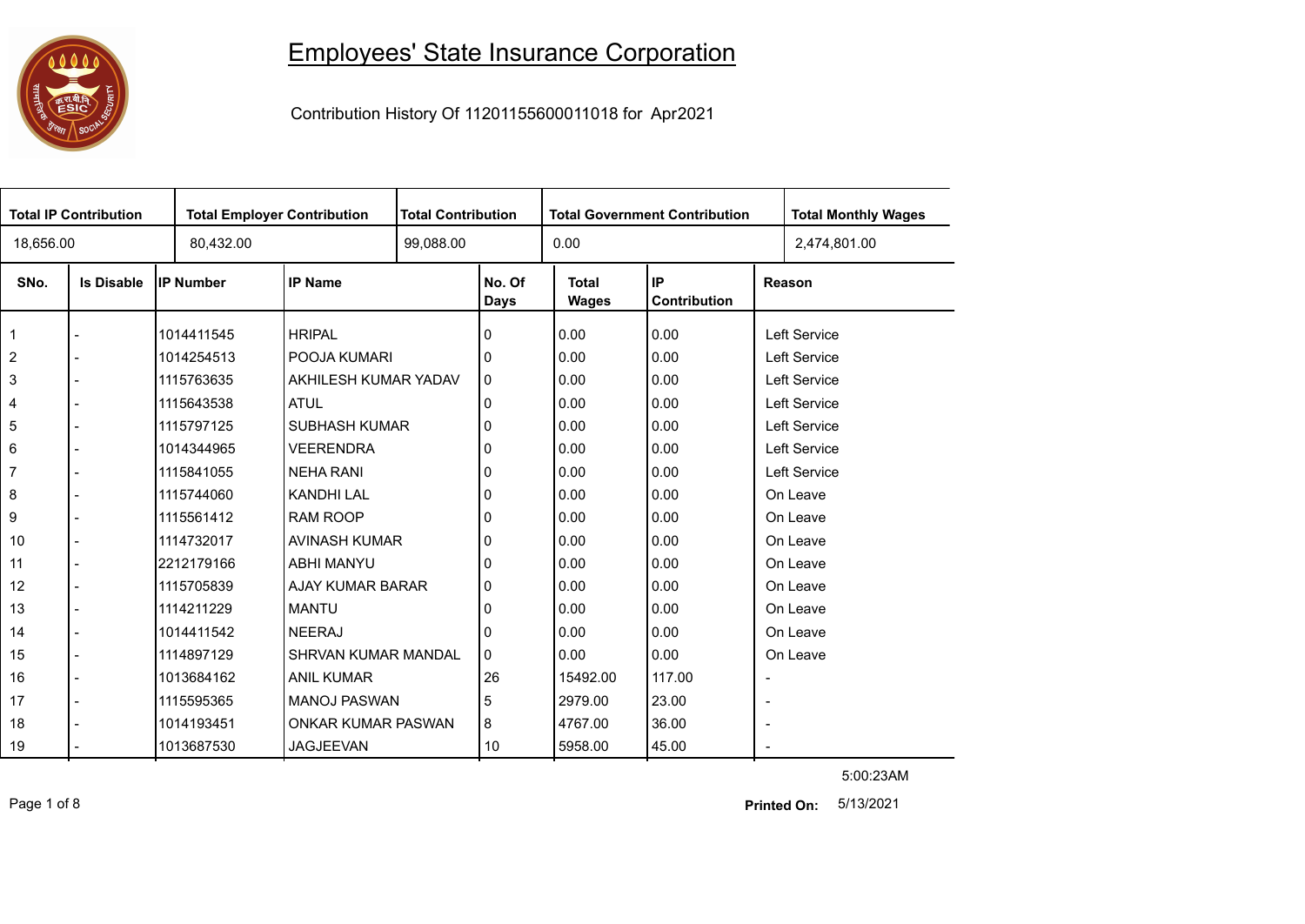| SNo. | <b>Is Disable</b> | <b>IP Number</b> | <b>IP Name</b>            | No. Of<br><b>Days</b> | <b>Total</b><br><b>Wages</b> | IP<br>Contribution | Reason |
|------|-------------------|------------------|---------------------------|-----------------------|------------------------------|--------------------|--------|
| 20   |                   | 1115396117       | RAGHUNANDAN KUMAR         | 10                    | 5958.00                      | 45.00              |        |
| 21   |                   | 1114226715       | <b>SUNIL KUMAR</b>        | 10                    | 5958.00                      | 45.00              |        |
| 22   |                   | 1115693287       | <b>MANISH KUMAR</b>       | 11                    | 6554.00                      | 50.00              |        |
| 23   |                   | 1014392595       | <b>RANDHIR</b>            | 11                    | 6554.00                      | 50.00              |        |
| 24   |                   | 1115561362       | <b>RAHUL KUMAR</b>        | 12                    | 7150.00                      | 54.00              |        |
| 25   |                   | 2013713287       | <b>SARVINDER</b>          | 12                    | 7150.00                      | 54.00              |        |
| 26   |                   | 2015886050       | <b>CHHOTU KUMAR GUPTA</b> | 13                    | 7746.00                      | 59.00              |        |
| 27   | $\overline{a}$    | 1115561375       | PINTU GAUTAM              | 14                    | 8342.00                      | 63.00              |        |
| 28   |                   | 1014203079       | ROHIT BHADOURIYA          | 14                    | 8342.00                      | 63.00              |        |
| 29   |                   | 1013634472       | <b>CHANDER PAL</b>        | 15                    | 8938.00                      | 68.00              |        |
| 30   |                   | 1013734416       | <b>SANJEEV</b>            | 16                    | 9534.00                      | 72.00              |        |
| 31   |                   | 1115797150       | <b>RAKHI</b>              | 16                    | 9534.00                      | 72.00              |        |
| 32   |                   | 1115761364       | <b>ROHIT KUMAR</b>        | 16                    | 9534.00                      | 72.00              |        |
| 33   |                   | 1115774957       | <b>SONIA</b>              | 17                    | 10129.00                     | 76.00              |        |
| 34   |                   | 1115797159       | <b>SUNAINA</b>            | 17                    | 10129.00                     | 76.00              |        |
| 35   |                   | 1115774949       | <b>TULSI KUMARI</b>       | 17                    | 10129.00                     | 76.00              |        |
| 36   |                   | 1115577516       | <b>MANOJ KUMAR</b>        | 18                    | 10725.00                     | 81.00              |        |
| 37   |                   | 1114929247       | <b>SONU KUMAR</b>         | 18                    | 10725.00                     | 81.00              |        |
| 38   |                   | 1114287403       | <b>BHARAT KUMAR</b>       | 19                    | 11321.00                     | 85.00              |        |
| 39   |                   | 1115797092       | <b>SUBHASH</b>            | 19                    | 11321.00                     | 85.00              |        |
| 40   |                   | 2016235962       | ANIL KUMAR PANDEY         | 20                    | 11917.00                     | 90.00              |        |
| 41   |                   | 1115093056       | PAVNESH KUMAR             | 20                    | 11917.00                     | 90.00              |        |
| 42   |                   | 1014091977       | PUSHPA DEVI               | 20                    | 11917.00                     | 90.00              |        |
| 43   |                   | 1114591633       | <b>RAJA RAM</b>           | 20                    | 11917.00                     | 90.00              |        |
| 44   |                   | 1115841071       | <b>HADISHA</b>            | 20                    | 11917.00                     | 90.00              |        |
| 45   |                   | 1115797117       | <b>BIKRANT KUMAR</b>      | 21                    | 12513.00                     | 94.00              |        |
| 46   |                   | 1014300355       | <b>BUNTY</b>              | 21                    | 12513.00                     | 94.00              |        |
| 47   |                   | 1115710147       | <b>HARIBILASH SINGH</b>   | 21                    | 12513.00                     | 94.00              |        |
| 48   |                   | 1115577534       | PRADEEP KUMAR SINGH       | 21                    | 15182.00                     | 114.00             |        |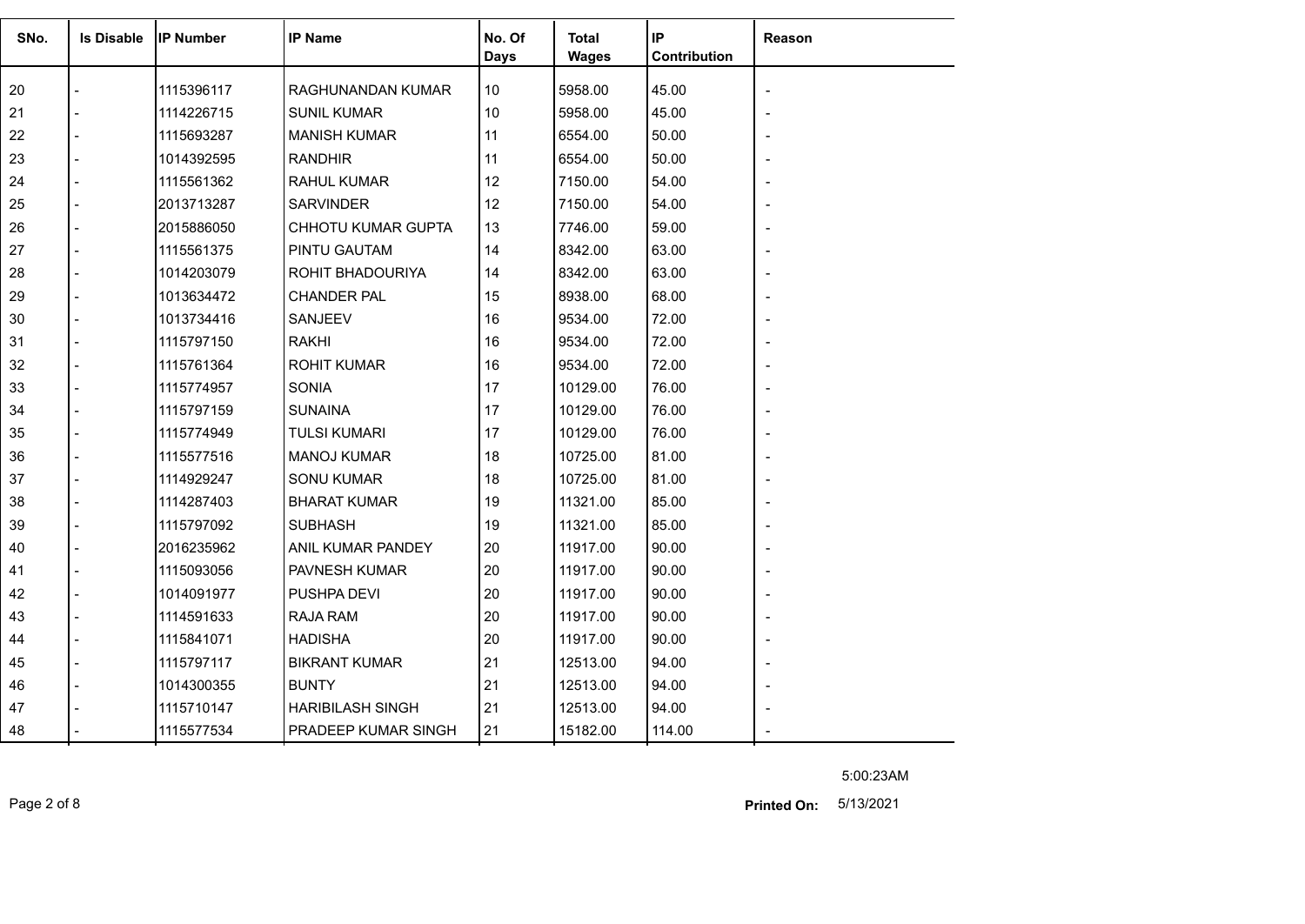| SNo. | <b>Is Disable</b> | <b>IIP Number</b> | <b>IP Name</b>       | No. Of<br><b>Days</b> | Total<br><b>Wages</b> | IP<br><b>Contribution</b> | Reason |
|------|-------------------|-------------------|----------------------|-----------------------|-----------------------|---------------------------|--------|
| 49   |                   | 1115718511        | <b>AJAY KUMAR</b>    | 22                    | 13109.00              | 99.00                     |        |
| 50   |                   | 1115577541        | <b>DEEPAK</b>        | 22                    | 13109.00              | 99.00                     |        |
| 51   |                   | 2016634914        | <b>MUNNI DEVI</b>    | 22                    | 13109.00              | 99.00                     |        |
| 52   |                   | 1013823274        | <b>NEELAM</b>        | 22                    | 13109.00              | 99.00                     |        |
| 53   |                   | 1115523767        | <b>NEERAJ KUMAR</b>  | 22                    | 13109.00              | 99.00                     |        |
| 54   |                   | 1115270867        | PREMNARAYAN          | 22                    | 13109.00              | 99.00                     |        |
| 55   |                   | 1115797142        | <b>RAJNI</b>         | 22                    | 13109.00              | 99.00                     |        |
| 56   |                   | 1114348147        | SANDEEP SINGH        | 22                    | 15905.00              | 120.00                    |        |
| 57   |                   | 1114444405        | <b>SUNIL</b>         | 22                    | 13109.00              | 99.00                     |        |
| 58   |                   | 1014178107        | ANUBHAV SINGH        | 23                    | 13704.00              | 103.00                    |        |
| 59   |                   | 1013926537        | ANUJ SHARMA          | 23                    | 13704.00              | 103.00                    |        |
| 60   |                   | 1115396112        | <b>KARTIK</b>        | 23                    | 13704.00              | 103.00                    |        |
| 61   |                   | 1115612873        | <b>KULDEEP KUMAR</b> | 23                    | 13704.00              | 103.00                    |        |
| 62   |                   | 1115744071        | MOHIT KUMAR GUPTA    | 23                    | 13704.00              | 103.00                    |        |
| 63   |                   | 1114420800        | <b>PARDEEP</b>       | 23                    | 13704.00              | 103.00                    |        |
| 64   |                   | 1115580451        | <b>REKHA</b>         | 23                    | 13704.00              | 103.00                    |        |
| 65   |                   | 1115728009        | <b>SAHIL KUMAR</b>   | 23                    | 13704.00              | 103.00                    |        |
| 66   |                   | 1115595373        | <b>SHIVAM SINGH</b>  | 23                    | 13704.00              | 103.00                    |        |
| 67   |                   | 1115774966        | <b>SUBHASH</b>       | 23                    | 13704.00              | 103.00                    |        |
| 68   |                   | 1115619472        | <b>SUNIL KUMAR</b>   | 23                    | 13704.00              | 103.00                    |        |
| 69   |                   | 1115455368        | <b>SURUCHI</b>       | 23                    | 13704.00              | 103.00                    |        |
| 70   |                   | 1115746139        | <b>AMARESH KUMAR</b> | 24                    | 14300.00              | 108.00                    |        |
| 71   |                   | 1115523790        | <b>AMIT KUMAR</b>    | 24                    | 14300.00              | 108.00                    |        |
| 72   |                   | 1014012415        | <b>ANIRUDH</b>       | 24                    | 14300.00              | 108.00                    |        |
| 73   |                   | 1114211996        | <b>DEVRAJ</b>        | 24                    | 14300.00              | 108.00                    |        |
| 74   |                   | 1115112932        | <b>DILIP KUMAR</b>   | 24                    | 14300.00              | 108.00                    |        |
| 75   |                   | 1115219682        | <b>KAPIL</b>         | 24                    | 14300.00              | 108.00                    |        |
| 76   |                   | 1014178106        | MUKESH KUMAR GUPTA   | 24                    | 14300.00              | 108.00                    |        |
| 77   |                   | 1115543485        | <b>NIPU DEVI</b>     | 24                    | 14300.00              | 108.00                    |        |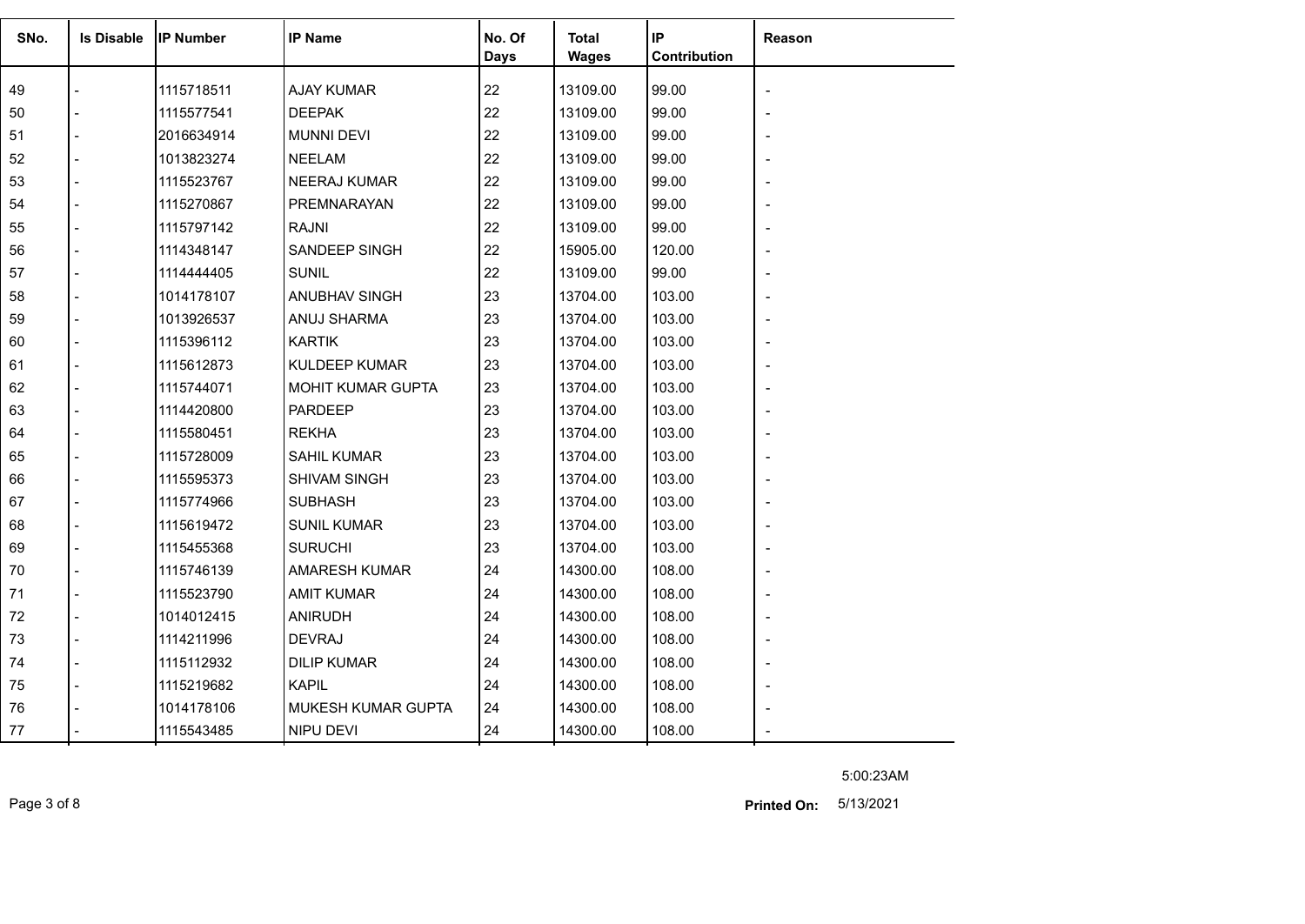| SNo. | <b>Is Disable</b> | <b>IP Number</b> | <b>IP Name</b>      | No. Of<br><b>Days</b> | <b>Total</b><br><b>Wages</b> | IP<br>Contribution | Reason |
|------|-------------------|------------------|---------------------|-----------------------|------------------------------|--------------------|--------|
| 78   |                   | 2213638435       | <b>RAM KUMAR</b>    | 24                    | 14300.00                     | 108.00             |        |
| 79   |                   | 1115612881       | <b>RITU</b>         | 24                    | 14300.00                     | 108.00             |        |
| 80   |                   | 1014356137       | <b>RUMA</b>         | 24                    | 14300.00                     | 108.00             |        |
| 81   |                   | 1013505867       | <b>SHAILENDER</b>   | 24                    | 14300.00                     | 108.00             |        |
| 82   |                   | 1013926536       | SUDHANSHU           | 24                    | 14300.00                     | 108.00             |        |
| 83   |                   | 1115577511       | <b>SURAJ</b>        | 24                    | 14300.00                     | 108.00             |        |
| 84   |                   | 1115841024       | LAXMI               | 24                    | 14300.00                     | 108.00             |        |
| 85   |                   | 1115845746       | SANJU DEVI          | 24                    | 14300.00                     | 108.00             |        |
| 86   |                   | 1014406974       | <b>AJAY KUMAR</b>   | 25                    | 14896.00                     | 112.00             |        |
| 87   |                   | 1115050846       | ARUN KUMAR          | 25                    | 14896.00                     | 112.00             |        |
| 88   |                   | 1115201020       | ARUN YADAV          | 25                    | 14896.00                     | 112.00             |        |
| 89   |                   | 1115809445       | <b>ATUL CHAUHAN</b> | 25                    | 14896.00                     | 112.00             |        |
| 90   |                   | 1115270875       | <b>CHANDNI</b>      | 25                    | 14896.00                     | 112.00             |        |
| 91   |                   | 1115455377       | <b>HARISH KUMAR</b> | 25                    | 14896.00                     | 112.00             |        |
| 92   |                   | 1013879303       | <b>HEMA SAXENA</b>  | 25                    | 14896.00                     | 112.00             |        |
| 93   |                   | 1114348252       | <b>JAI BHAGWAN</b>  | 25                    | 14896.00                     | 112.00             |        |
| 94   |                   | 1014392594       | <b>KAILASH DEVI</b> | 25                    | 14896.00                     | 112.00             |        |
| 95   |                   | 1115749639       | <b>KANCHAN</b>      | 25                    | 14896.00                     | 112.00             |        |
| 96   |                   | 1115595345       | <b>KOMAL KUMARI</b> | 25                    | 14896.00                     | 112.00             |        |
| 97   |                   | 1115749638       | <b>KRANTI</b>       | 25                    | 14896.00                     | 112.00             |        |
| 98   |                   | 1114211758       | <b>MAMTA</b>        | 25                    | 14896.00                     | 112.00             |        |
| 99   |                   | 1014335081       | MANOJ KUMAR SAH     | 25                    | 14896.00                     | 112.00             |        |
| 100  |                   | 1115561340       | <b>MUINUDDEEN</b>   | 25                    | 14896.00                     | 112.00             |        |
| 101  |                   | 1013634351       | <b>NARENDER</b>     | 25                    | 14896.00                     | 112.00             |        |
| 102  |                   | 1013847198       | <b>PRABHA</b>       | 25                    | 14896.00                     | 112.00             |        |
| 103  |                   | 1115622121       | <b>RAJEEV KUMAR</b> | 25                    | 14896.00                     | 112.00             |        |
| 104  |                   | 1115675447       | <b>RAJU KUMAR</b>   | 25                    | 14896.00                     | 112.00             |        |
| 105  |                   | 1114348256       | RAJU KUMAR          | 25                    | 14896.00                     | 112.00             |        |
| 106  |                   | 1115595296       | RAKESH KUMAR JHA    | 25                    | 14896.00                     | 112.00             |        |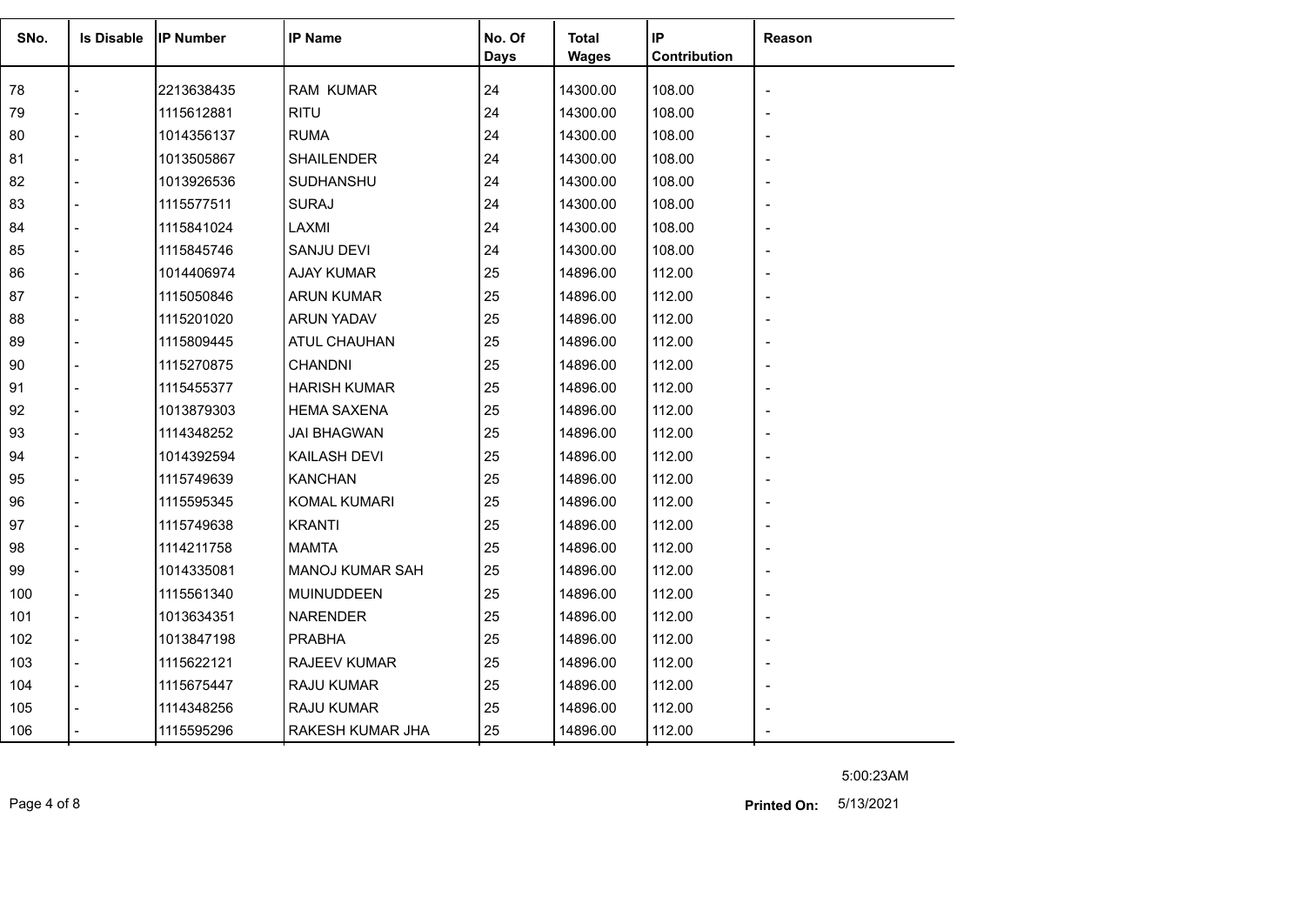| SNo. | <b>Is Disable</b> | <b>IP Number</b> | <b>IP Name</b>                       | No. Of<br>Days | Total<br><b>Wages</b> | IP<br>Contribution | <b>Reason</b>            |
|------|-------------------|------------------|--------------------------------------|----------------|-----------------------|--------------------|--------------------------|
| 107  |                   | 1115577444       | <b>RAM KUMAR</b>                     | 25             | 14896.00              | 112.00             | $\overline{\phantom{a}}$ |
| 108  |                   | 1115788057       | <b>RANJIT KUMAR</b>                  | 25             | 14896.00              | 112.00             |                          |
| 109  |                   | 1114827115       | <b>RAVINDRA</b>                      | 25             | 14896.00              | 112.00             |                          |
| 110  |                   | 1115788062       | SANJAY YADAV                         | 25             | 14896.00              | 112.00             |                          |
| 111  |                   | 1115736560       | <b>SARITA DEVI</b>                   | 25             | 14896.00              | 112.00             |                          |
| 112  |                   | 1115788060       | <b>SHUBHAM BERA</b>                  | 25             | 14896.00              | 112.00             |                          |
| 113  |                   | 1115595429       | SONU KUMAR PASVAN                    | 25             | 14896.00              | 112.00             |                          |
| 114  |                   | 1115093049       | SUBHASH CHANDRA                      | 25             | 14896.00              | 112.00             |                          |
| 115  |                   | 1013505821       | <b>SUNIL KUMAR</b>                   | 25             | 14896.00              | 112.00             |                          |
| 116  |                   | 1115270881       | <b>SURAJ KUMAR</b>                   | 25             | 14896.00              | 112.00             |                          |
| 117  |                   | 1114929250       | <b>UTTAM SINGH</b>                   | 25             | 14896.00              | 112.00             |                          |
| 118  |                   | 1014170734       | VIKAS <sub>2</sub>                   | 25             | 14896.00              | 112.00             |                          |
| 119  |                   | 1115840999       | SANJU                                | 25             | 14896.00              | 112.00             |                          |
| 120  |                   | 1115845752       | <b>SARJEET KUMAR</b>                 | 25             | 14896.00              | 112.00             |                          |
| 121  |                   | 1115598463       | <b>ABHISHEK</b>                      | 26             | 15492.00              | 117.00             |                          |
| 122  |                   | 1115814988       | AKSHAY KUMAR                         | 26             | 15492.00              | 117.00             |                          |
| 123  |                   | 1115201046       | <b>ANITA</b>                         | 26             | 15492.00              | 117.00             |                          |
| 124  |                   | 1114732018       | ASHA DAS                             | 26             | 15492.00              | 117.00             |                          |
| 125  |                   | 1115583864       | <b>AZAD</b>                          | 26             | 15492.00              | 117.00             |                          |
| 126  |                   | 1014375658       | <b>BAMBAM KUMAR</b><br><b>PASWAN</b> | 26             | 15492.00              | 117.00             |                          |
| 127  |                   | 1115643544       | <b>BHANU PRATAP SINGH</b>            | 26             | 15492.00              | 117.00             |                          |
| 128  |                   | 1115070046       | <b>BRAJENDRA KUMAR</b>               | 26             | 15492.00              | 117.00             |                          |
| 129  |                   | 1114348227       | <b>GOPAL</b>                         | 26             | 15492.00              | 117.00             |                          |
| 130  |                   | 1113845761       | <b>HARISH</b>                        | 26             | 15492.00              | 117.00             |                          |
| 131  |                   | 1115744084       | <b>IMRAN KHAN</b>                    | 26             | 15492.00              | 117.00             |                          |
| 132  |                   | 1014012424       | <b>LOKENDER KUMAR</b>                | 26             | 15492.00              | 117.00             |                          |
| 133  |                   | 1115219688       | <b>MANISH KUMAR</b>                  | 26             | 15492.00              | 117.00             |                          |
| 134  |                   | 1115744068       | <b>MANMOHAN SINGH</b>                | 26             | 15492.00              | 117.00             |                          |
| 135  |                   | 2016038892       | <b>MANOJ</b>                         | 26             | 15492.00              | 117.00             |                          |

5:00:23AM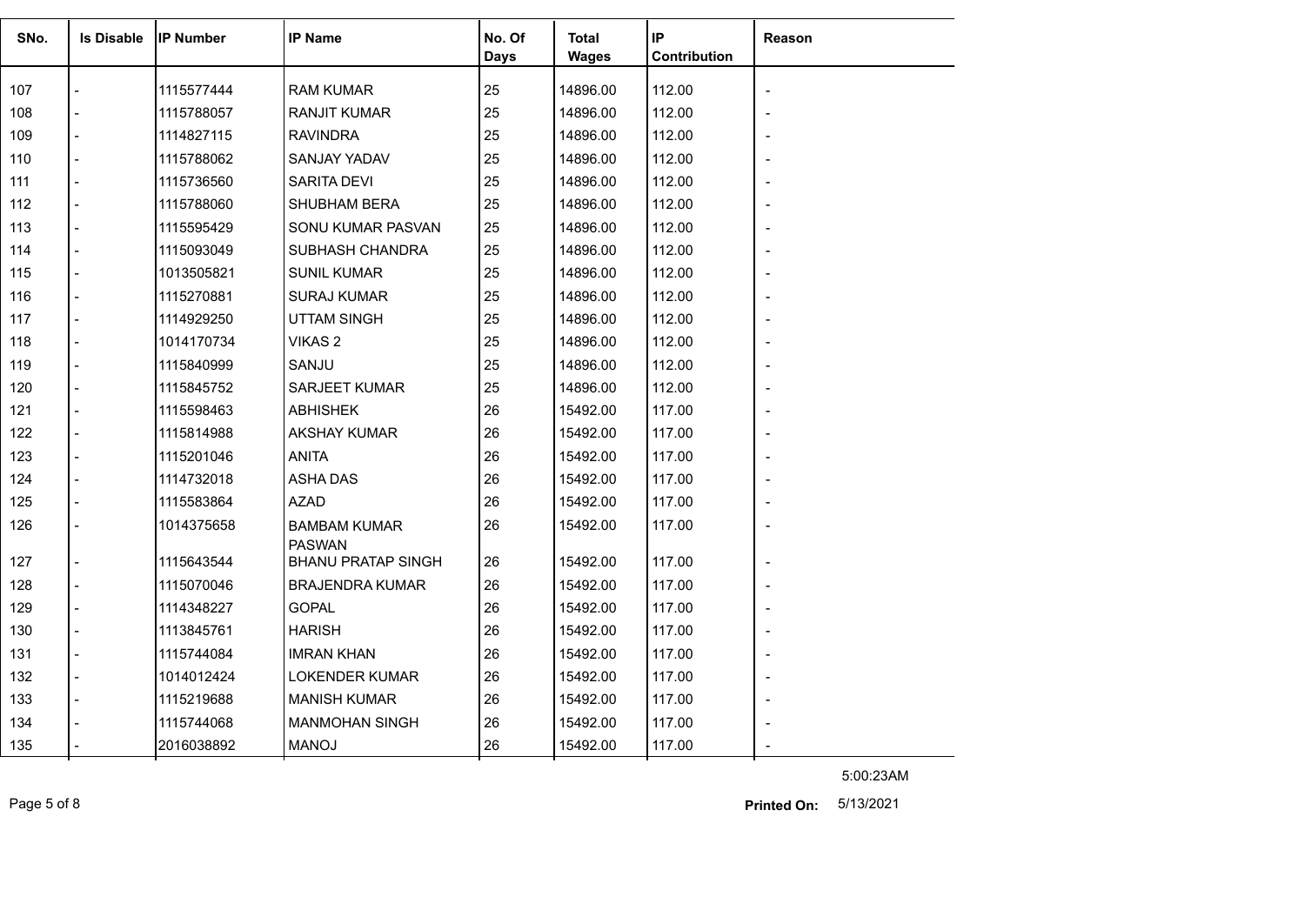| SNo. | <b>Is Disable</b> | <b>IP Number</b> | <b>IP Name</b>                       | No. Of<br>Days | <b>Total</b><br><b>Wages</b> | IP<br>Contribution | Reason |
|------|-------------------|------------------|--------------------------------------|----------------|------------------------------|--------------------|--------|
| 136  |                   | 1114806728       | MD RIZWAN ALAM                       | 26             | 15492.00                     | 117.00             |        |
| 137  |                   | 1014046979       | MOHD. KURBAN                         | 26             | 15492.00                     | 117.00             |        |
| 138  |                   | 1115744063       | <b>MOHIT SHARMA</b>                  | 26             | 15492.00                     | 117.00             |        |
| 139  |                   | 1115634387       | <b>MUKESH KUMAR</b>                  | 26             | 15492.00                     | 117.00             |        |
| 140  |                   | 1115809555       | <b>MUKESH KUMAR</b><br><b>PODDAR</b> | 26             | 15492.00                     | 117.00             |        |
| 141  |                   | 1014046981       | MURTAZA ANSARI                       | 26             | 15492.00                     | 117.00             |        |
| 142  |                   | 1114211976       | <b>PAWAN</b>                         | 26             | 15492.00                     | 117.00             |        |
| 143  |                   | 1014092601       | <b>MD RABBANI</b>                    | 26             | 15492.00                     | 117.00             |        |
| 144  |                   | 1115763625       | RAHUL KARARA                         | 26             | 15492.00                     | 117.00             |        |
| 145  |                   | 1014115969       | <b>RAJU</b>                          | 26             | 15492.00                     | 117.00             |        |
| 146  |                   | 1115619467       | RAJU SHARMA                          | 26             | 15492.00                     | 117.00             |        |
| 147  |                   | 1014203077       | <b>RAKESH KUMAR</b>                  | 26             | 15492.00                     | 117.00             |        |
| 148  |                   | 1115433634       | <b>RAKESH KUMAR</b><br><b>NAMDEV</b> | 26             | 15492.00                     | 117.00             |        |
| 149  |                   | 1013715701       | <b>RAM AVADH</b>                     | 26             | 15492.00                     | 117.00             |        |
| 150  |                   | 1014056066       | RAVI KUMAR                           | 26             | 15492.00                     | 117.00             |        |
| 151  |                   | 2213539046       | <b>RAVINDER KUMAR</b>                | 26             | 15492.00                     | 117.00             |        |
| 152  |                   | 1115487433       | <b>SACHIN</b>                        | 26             | 15492.00                     | 117.00             |        |
| 153  |                   | 1115809417       | <b>SANTOSH</b>                       | 26             | 15492.00                     | 117.00             |        |
| 154  |                   | 2013005319       | <b>SANTOSH</b>                       | 26             | 18797.00                     | 141.00             |        |
| 155  |                   | 1014203081       | <b>SARVESH KUMAR</b>                 | 26             | 15492.00                     | 117.00             |        |
| 156  |                   | 1114929236       | <b>SAVITRI</b>                       | 26             | 15492.00                     | 117.00             |        |
| 157  |                   | 1013823285       | <b>SHAMBHOO</b>                      | 26             | 18797.00                     | 141.00             |        |
| 158  |                   | 1115577456       | SHIVENDER KUMAR                      | 26             | 15492.00                     | 117.00             |        |
| 159  |                   | 1013645087       | SURENDER-1                           | 26             | 15492.00                     | 117.00             |        |
| 160  |                   | 1013508445       | <b>SURESH KUMAR</b>                  | 26             | 18797.00                     | 141.00             |        |
| 161  |                   | 1115788063       | <b>SURYAKANT SAINI</b>               | 26             | 15492.00                     | 117.00             |        |
| 162  |                   | 1115643527       | <b>VIKAS KUMAR SAH</b>               | 26             | 15492.00                     | 117.00             |        |
| 163  |                   | 1115702610       | <b>VINOD</b>                         | 26             | 15492.00                     | 117.00             |        |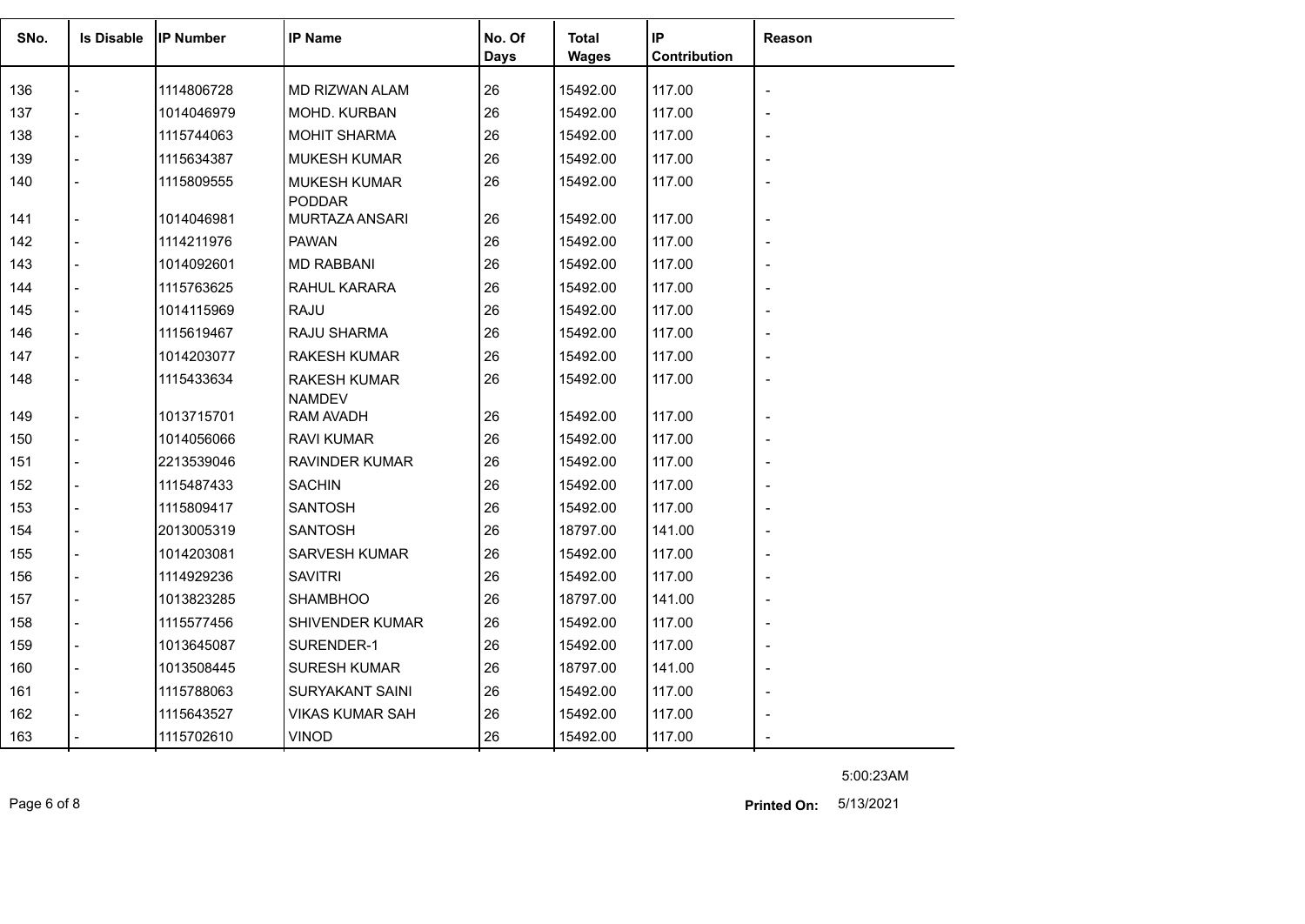| SNo. | <b>Is Disable</b> | <b>IIP Number</b> | <b>IP Name</b>          | No. Of<br><b>Days</b> | <b>Total</b><br><b>Wages</b> | IP<br>Contribution | Reason                   |
|------|-------------------|-------------------|-------------------------|-----------------------|------------------------------|--------------------|--------------------------|
| 164  |                   | 1014065777        | <b>VIPIN KUMAR</b>      | 26                    | 15492.00                     | 117.00             | $\blacksquare$           |
| 165  |                   | 1114212014        | <b>VISHAL SAINI</b>     | 26                    | 15492.00                     | 117.00             |                          |
| 166  |                   | 1115693461        | WIPIN KUMAR             | 26                    | 15492.00                     | 117.00             |                          |
| 167  |                   | 1115841010        | <b>AKASH</b>            | 26                    | 15492.00                     | 117.00             |                          |
| 168  |                   | 1115841016        | <b>PRAYAS KUMAR</b>     | 26                    | 15492.00                     | 117.00             |                          |
| 169  |                   | 1115841063        | <b>REENA DEVI</b>       | 26                    | 15492.00                     | 117.00             |                          |
| 170  |                   | 1115852909        | <b>VIKASH</b>           | 19                    | 11321.00                     | 85.00              |                          |
| 171  |                   | 1322959365        | <b>RAJ KISHOR</b>       | 23                    | 13704.00                     | 103.00             | $\overline{\phantom{a}}$ |
| 172  | $\overline{a}$    | 1115857788        | <b>SWEETY</b>           | 6                     | 3575.00                      | 27.00              |                          |
| 173  |                   | 1115857796        | <b>SULEKHA</b>          | 3                     | 1788.00                      | 14.00              |                          |
| 174  |                   | 1115857779        | <b>ROHIT KUMAR</b>      | 8                     | 4767.00                      | 36.00              | $\overline{\phantom{a}}$ |
| 175  |                   | 1115857762        | <b>RAJESH</b>           | 13                    | 7746.00                      | 59.00              |                          |
| 176  |                   | 1115852914        | <b>DEEPA</b>            | 16                    | 9534.00                      | 72.00              |                          |
| 177  |                   | 1115857773        | <b>SAGAR CHAUHAN</b>    | 11                    | 6554.00                      | 50.00              | $\blacksquare$           |
| 178  |                   | 1115857774        | ARVIND KUMAR SAH        | 13                    | 7746.00                      | 59.00              |                          |
| 179  | $\overline{a}$    | 1115857782        | <b>NITISH KUMAR</b>     | 7                     | 4171.00                      | 32.00              |                          |
| 180  |                   | 1115859966        | <b>LILA DHAR</b>        |                       | 596.00                       | 5.00               |                          |
| 181  |                   | 1115857767        | <b>AJAY KUMAR</b>       | 10                    | 5958.00                      | 45.00              |                          |
| 182  |                   | 1115857777        | <b>VIVEK KUMAR</b>      | 4                     | 2383.00                      | 18.00              |                          |
| 183  |                   | 1115857785        | <b>SANTOSH KUMAR</b>    | 6                     | 3575.00                      | 27.00              | $\overline{\phantom{a}}$ |
| 184  |                   | 1115857799        | <b>MANOJ SHARMA</b>     | 4                     | 2383.00                      | 18.00              |                          |
| 185  |                   | 1115857792        | <b>ASHISH VERMA</b>     | 4                     | 2383.00                      | 18.00              |                          |
| 186  |                   | 1115852906        | MAHADEV KUMAR ROY       | 21                    | 12513.00                     | 94.00              |                          |
| 187  | $\overline{a}$    | 1115852910        | <b>SEEMA TIWARI</b>     | 21                    | 12513.00                     | 94.00              |                          |
| 188  |                   | 1115852913        | <b>MEENAKSHI</b>        | 8                     | 4767.00                      | 36.00              |                          |
| 189  |                   | 1115680944        | <b>KULDEEP</b>          | 0                     | 0.00                         | 0.00               | Left Service             |
| 190  | $\overline{a}$    | 1115710142        | SHYAM BABU              | 26                    | 12665.00                     | 95.00              | $\blacksquare$           |
| 191  |                   | 1115710144        | <b>SUNIL KUMAR PAL</b>  | 12                    | 5845.00                      | 44.00              |                          |
| 192  |                   | 1115748937        | <b>SHIV SINGH TOMAR</b> | 4                     | 2321.00                      | 18.00              |                          |